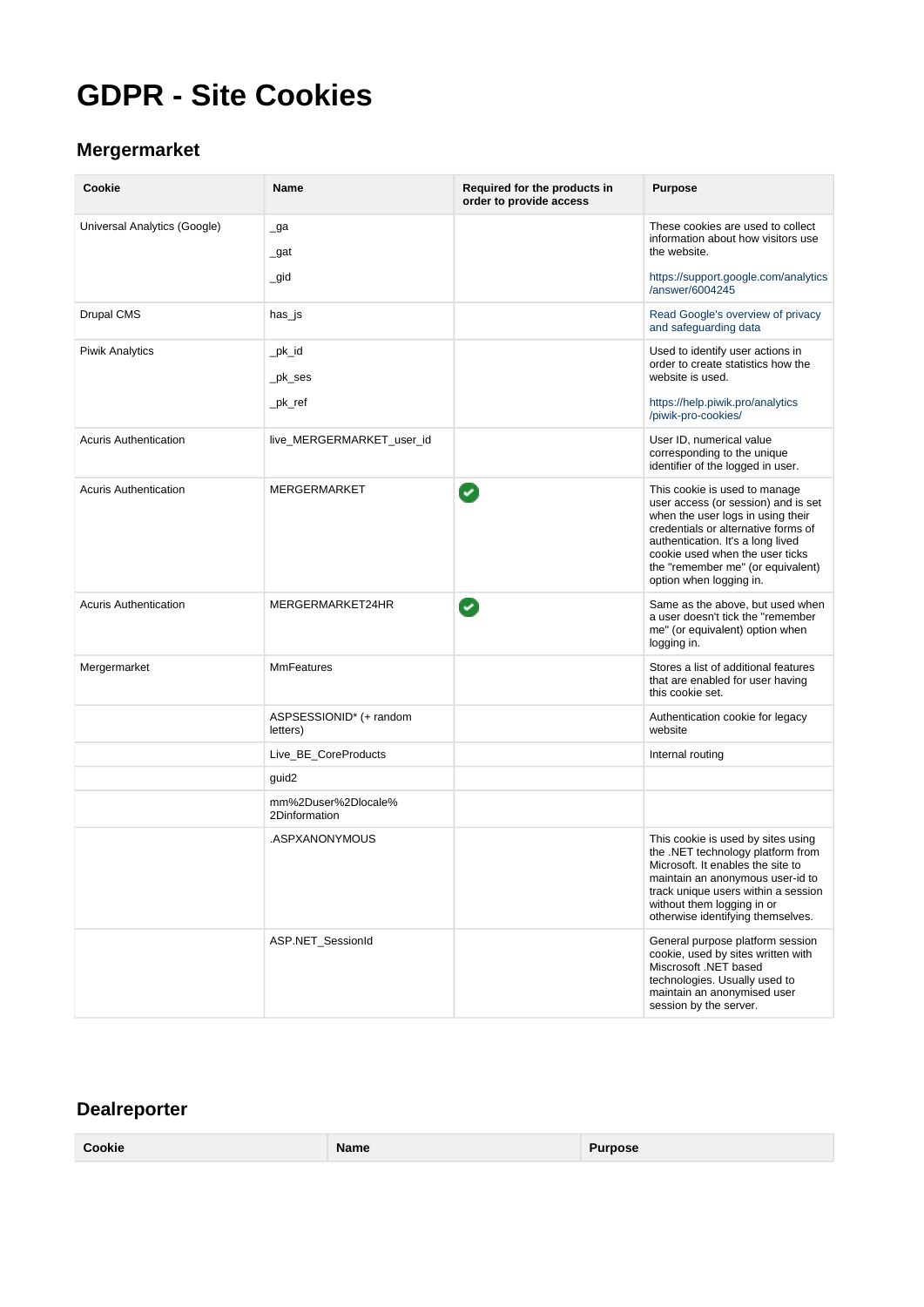| Universal Analytics (Google) | $\Box$ ga<br>$\_$ gat             | These cookies are used to collect<br>information about how visitors use the<br>website.                                                                                                                                                                 |
|------------------------------|-----------------------------------|---------------------------------------------------------------------------------------------------------------------------------------------------------------------------------------------------------------------------------------------------------|
|                              | $\_$ gid                          | https://support.google.com/analytics<br>/answer/6004245                                                                                                                                                                                                 |
| <b>Drupal CMS</b>            | has_js                            | Read Google's overview of privacy and<br>safeguarding data                                                                                                                                                                                              |
| <b>Piwik Analytics</b>       | $pk_id$<br>$pk$ _ses<br>$pk\_ref$ | Used to identify user actions in order to<br>create statistics how the website is used.<br>https://help.piwik.pro/analytics/piwik-pro-<br>cookies/                                                                                                      |
| <b>Acuris Authentication</b> | live_MERGERMARKET_user_id         | User ID, numerical value corresponding to<br>the unique identifier of the logged in user.                                                                                                                                                               |
| <b>Acuris Authentication</b> | <b>MERGERMARKET</b>               | This cookie defines the session of the<br>logged is user.                                                                                                                                                                                               |
| Mergermarket                 | <b>DrFeatures</b>                 | Stores a list of additional features that are<br>enabled for user having this cookie set.                                                                                                                                                               |
|                              | ASPSESSIONID* (+ random letters)  | Authentication cookie for legacy website                                                                                                                                                                                                                |
|                              | Live_BE_CoreProducts              | Internal routing                                                                                                                                                                                                                                        |
|                              | guid2                             |                                                                                                                                                                                                                                                         |
|                              | mm%2Duser%2Dlocale%2Dinformation  |                                                                                                                                                                                                                                                         |
|                              | .ASPXANONYMOUS                    | This cookie is used by sites using the.<br>NET technology platform from Microsoft. It<br>enables the site to maintain an anonymous<br>user-id to track unique users within a<br>session without them logging in or<br>otherwise identifying themselves. |
|                              | ASP.NET_SessionId                 | ASP.NET_SessionId                                                                                                                                                                                                                                       |

#### **PaRR**

| Cookie                       | <b>Name</b>               | <b>Purpose</b>                                                                            |
|------------------------------|---------------------------|-------------------------------------------------------------------------------------------|
| Universal Analytics (Google) | $\Box$ ga                 | These cookies are used to collect<br>information about how visitors use the<br>website.   |
|                              | $\_$ gat                  |                                                                                           |
|                              | $\_gid$                   | https://support.google.com/analytics<br>/answer/6004245                                   |
| <b>Piwik Analytics</b>       | $pk_id$                   | Used to identify user actions in order to<br>create statistics how the website is used.   |
|                              | $pk$ ses                  | https://help.piwik.pro/analytics/piwik-pro-                                               |
|                              | _pk_ref                   | cookies/                                                                                  |
| Acuris Authentication        | live MERGERMARKET user id | User ID, numerical value corresponding to<br>the unique identifier of the logged in user. |
| <b>Acuris Authentication</b> | <b>MERGERMARKET</b>       | This cookie defines the session of the<br>logged is user.                                 |
| Legacy PaRR Authentication   | <b>PARR</b>               | Stores authentication session required for<br>other PaRR systems.                         |
| <b>Feature Cookies</b>       | LEGACY INTEL SEARCH       | Enables the legacy Intelligence Search<br>feature.                                        |
|                              | LEGACY TOPIC FILTER       | Shows the old "Regulatory Intelligence"<br>menu on the legacy app                         |
|                              | NEW ALERTS SETUP PAGE     | Allows user to go to new alerts setup page<br>instead of old one                          |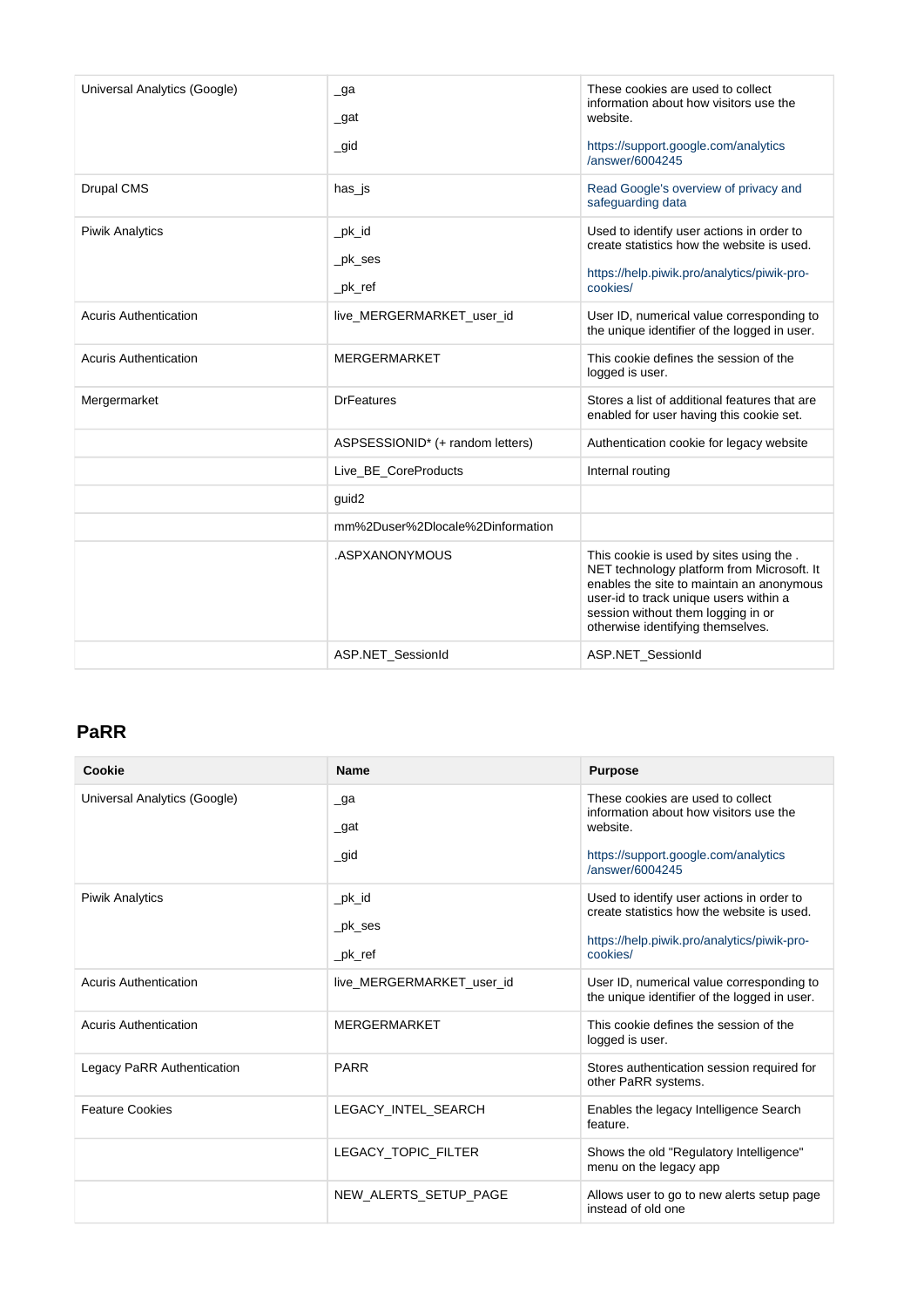| OLD HOMEPAGE            | Allows user to view the legacy homepage                              |
|-------------------------|----------------------------------------------------------------------|
| OLD_INTEL_VIEWER        | Allows user to view the legacy intelligence<br>viewer                |
| OLD LOGIN               | Allows user to see the legacy login page                             |
| REBRANDING 2 0          | Shows the new website design                                         |
| SHOW NEW INTEL NOTIFIER | Shows the new Intelligence notification bar                          |
| USE INTEL STORE         | Shows Intelligence store fallback for the<br>new Intelligence viewer |

#### **Wealthmonitor**

| Cookie                       | <b>Name</b>               | <b>Purpose</b>                                                                            |
|------------------------------|---------------------------|-------------------------------------------------------------------------------------------|
| Universal Analytics (Google) | $\Box$ ga                 | These cookies are used to collect<br>information about how visitors use the               |
|                              | $\_$ gat                  | website.                                                                                  |
|                              | $\_$ gid                  | https://support.google.com/analytics<br>/answer/6004245                                   |
| Drupal CMS                   | has_js                    | Read Google's overview of privacy and<br>safeguarding data                                |
| <b>Piwik Analytics</b>       | $pk_id$                   | Used to identify user actions in order to<br>create statistics how the website is used.   |
|                              | _pk_ses                   | https://help.piwik.pro/analytics/piwik-pro-                                               |
|                              | _pk_ref                   | cookies/                                                                                  |
| Acuris Authentication        | live MERGERMARKET user id | User ID, numerical value corresponding to<br>the unique identifier of the logged in user. |
| <b>Acuris Authentication</b> | <b>MERGERMARKET</b>       | This cookie defines the session of the<br>logged is user.                                 |
| Wealthmonitor                | WmFeatures                | Stores a list of additional features that are<br>enabled for user having this cookie set. |

#### **Debtwire**

| Cookie                       | <b>Name</b>                       | <b>Purpose</b>                                                                                                                                                                                          |
|------------------------------|-----------------------------------|---------------------------------------------------------------------------------------------------------------------------------------------------------------------------------------------------------|
| Universal Analytics (Google) | $\Box$ ga<br>$\_$ gat<br>$\_$ gid | These cookies are used to collect<br>information about how visitors use the<br>website.<br>https://support.google.com/analytics<br>/answer/6004245                                                      |
| Drupal CMS                   | has_js                            | Drupal content management system uses<br>this cookie to indicate whether or not the<br>visitors browser has JavaScript enabled.                                                                         |
| <b>Piwik Analytics</b>       | $\_pk\_id$<br>_pk_ses<br>_pk_ref  | Used to identify user actions in order to<br>create statistics how the website is used.<br>https://help.piwik.pro/analytics/piwik-pro-<br>cookies/                                                      |
| <b>DoubleClick</b>           | gads                              | This cookie is associated with the<br>DoubleClick for Publishers service from<br>Google. Its purpose is to do with the<br>display of adverts on the site, for which the<br>owner may earn some revenue. |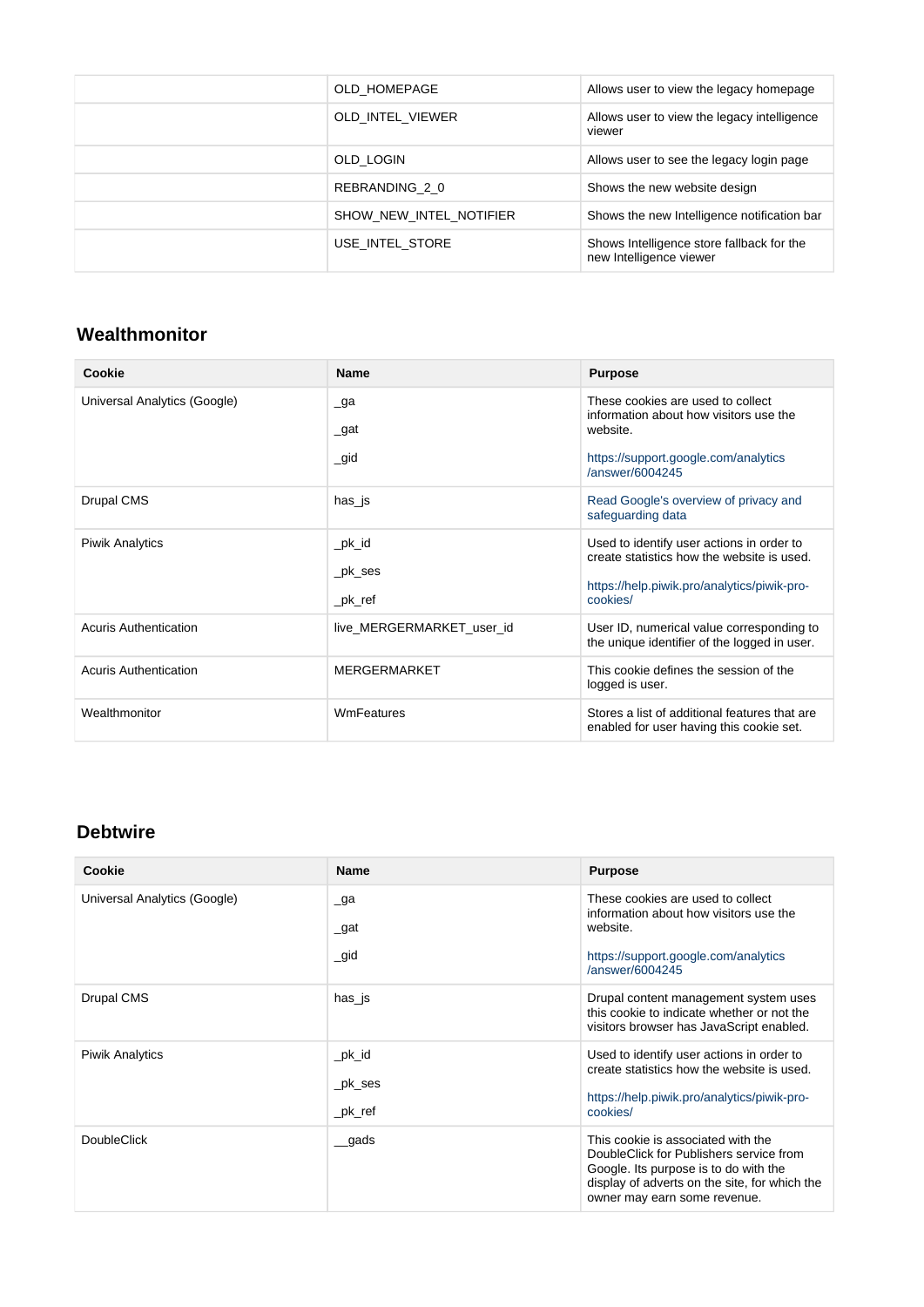| <b>Acuris Authentication</b> | live_MERGERMARKET_user_id            | User ID, numerical value corresponding to<br>the unique identifier of the logged in user.                                                                                                                                                               |
|------------------------------|--------------------------------------|---------------------------------------------------------------------------------------------------------------------------------------------------------------------------------------------------------------------------------------------------------|
| <b>Acuris Authentication</b> | <b>MERGERMARKET</b>                  | This cookie defines the session of the<br>logged is user.                                                                                                                                                                                               |
| Debtwire                     | <b>DwFeatures</b>                    | Stores a list of additional features that are<br>enabled for user having this cookie set.                                                                                                                                                               |
|                              | ASPSESSIONID* (+ random letters)     | Authentication cookie for legacy website                                                                                                                                                                                                                |
|                              | Live BE CoreProducts                 | Internal routing                                                                                                                                                                                                                                        |
|                              | guid2                                |                                                                                                                                                                                                                                                         |
|                              | mm%2Duser%2Dlocale%2Dinformation     |                                                                                                                                                                                                                                                         |
|                              | .ASPXANONYMOUS                       | This cookie is used by sites using the.<br>NET technology platform from Microsoft. It<br>enables the site to maintain an anonymous<br>user-id to track unique users within a<br>session without them logging in or<br>otherwise identifying themselves. |
|                              | ASP.NET_SessionId                    | ASP.NET_SessionId                                                                                                                                                                                                                                       |
| Parsley                      | _parsely_visitor<br>_parsely_session | Used to send information on articles being<br>viewed to Parsely, to enable visualisation<br>of trending articles - https://www.parse.ly<br>/help/integration/faq/#how-does-the-<br>service-work-with-cookies                                            |
| Homepage feature             | isFilterShown                        | Determines whether the edition filer on the<br>homepage is open or closed when visiting<br>the site.                                                                                                                                                    |
| Homepage feature             | contentCategoryFilter                | Determines which tab (All, Headlines, or<br>Research & Legal Analysis) is displayed<br>when visiting the site.                                                                                                                                          |

# **Debtwire - Analytics**

| Cookie                       | <b>Name</b>                      | <b>Purpose</b>                                                                                                                                     |
|------------------------------|----------------------------------|----------------------------------------------------------------------------------------------------------------------------------------------------|
| Universal Analytics (Google) | $\Box$ ga<br>$\_gat$<br>$\_$ gid | These cookies are used to collect<br>information about how visitors use the<br>website.<br>https://support.google.com/analytics<br>/answer/6004245 |
| Acuris Authentication        | live MERGERMARKET user id        | User ID, numerical value corresponding to<br>the unique identifier of the logged in user.                                                          |
| Acuris Authentication        | MERGERMARKET                     | This cookie defines the session of the<br>logged is user.                                                                                          |

#### **Debtwire - ABS**

| Cookie                       | <b>Name</b>                     | <b>Purpose</b>                                                                                                                                     |
|------------------------------|---------------------------------|----------------------------------------------------------------------------------------------------------------------------------------------------|
| Universal Analytics (Google) | $\Box$ ga<br>$\_gat$<br>$\_gid$ | These cookies are used to collect<br>information about how visitors use the<br>website.<br>https://support.google.com/analytics<br>/answer/6004245 |
| Acuris Authentication        | live MERGERMARKET user id       | User ID, numerical value corresponding to<br>the unique identifier of the logged in user.                                                          |
| <b>Acuris Authentication</b> | MERGERMARKET                    | This cookie defines the session of the<br>logged is user.                                                                                          |